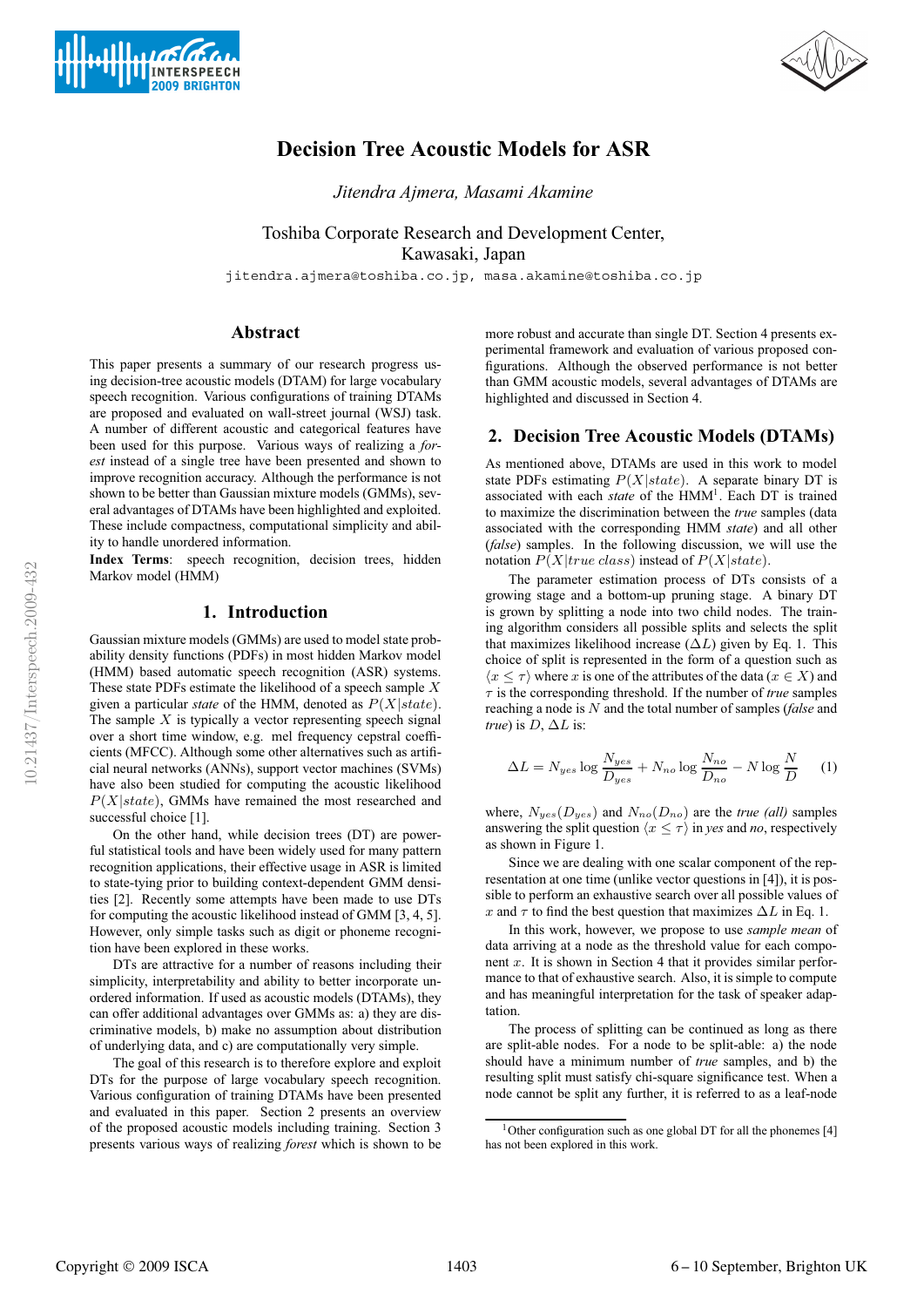

Figure 1: A node in a decision tree is split based on a question such as  $\langle x \leq \tau \rangle$  that maximizes likelihood of splitting (Eq. 1).

and its *leaf-value* provides the likelihood of sample X as:

$$
P(X|true\;class) \propto \frac{P(true\;class|X)}{P(true\;class)} = \frac{N}{D \cdot p} \tag{2}
$$

where  $p = P(true class)$  is the *prior* probability of the *true* class and is given by the fraction of the *true* samples at the rootnode of the tree. This leaf-value is then passed to the Viterbi decoder as acoustic likelihood.

Once a tree is fully grown, a bottom-up pruning is performed in a worst-first fashion to get desired number of nodes in the DT.

#### **2.1. Equal Questions**

One of the biggest advantage of DTAMs over GMMs is that they can efficiently embed unordered information such as gender, context etc. in the core model itself. A question of the form  $\langle l == Type \rangle$  is used for this purpose where l is one of the attributes (e.g. gender) of the data. There are two ways in which these questions can be implemented. If these equal questions are trained and asked in the same manner as above (Eq. 1, Figure 1), the corresponding leaf-values would represent following:

$$
\frac{P(true \; class | X, l = Type)}{P(true \; class)} \propto \frac{P(X, l = Type | true \; class)}{P(l = Type | X)}
$$
\n(3)

This is applicable for information such as *gender* where the posterior probability  $P(gender = male/female|X)$  can be computed after test data  $X$  is observed. The overall likelihood  $P(X|true \; class)$  then can be computed as a weighted sum of the gender-based likelihood given by Eq. 3.

### **2.2. Context Modeling**

Since different paths during Viterbi decoding refer to different triphone contexts  $2$ , it is desired that the leaf-values represent  $P(X|true \; class, l = Type)$ . Therefore, the question is selected and subsequent split is achieved differently as shown in Figure 2. First, only the true samples are required to answer the question and the false samples are propagated to both child nodes. Second, the true samples for one child node are also propagated to the other child node as false samples. Therefore,





Figure 2: A decoding question. Note that the total number of samples reaching both child nodes is same  $(D)$ .

the total number of samples at both child nodes remains the same. We refer to these types of questions as *decoding questions*. Note that child nodes created as result of decoding questions have *leaf-values* of the form:

$$
\frac{P(true \; class, l = Type|X)}{P(true \; class, l = Type)} \propto P(X | true \; class, l = Type)
$$
\n(4)

The likelihood increase  $\Delta L$  now is computed as Eq. 5 and is directly comparable to Eq. 1.

$$
\Delta L = N_{yes} \log \frac{N_{yes}}{D \cdot p_{yes}} + N_{no} \log \frac{N_{no}}{D \cdot p_{no}} - N \log \frac{N}{D \cdot p}
$$
\n(5)

where,  $p_{yes}$  and  $p_{no}$  are prior probabilities at *yes* and *no* nodes respectively, satisfying  $p_{yes} + p_{no} = p$ . These probabilities are different and represent *joint prior* probability of the *true class* and the *context*.

In this work, decoding questions are used to represent context such as  $\langle left\; context == /ah \rangle$  or  $\langle right\; context ==$ *voiced*) resulting in context *untying*. This untying takes place after significant splitting based on normal acoustic questions and therefore there is more effective data sharing across different context classes. For example, if we define *specific context* by a group of less than 5 phonemes, the 10000 leaves of the tree for the 3rd state of the phoneme */ah/* collectively represent around 1000 specific unique triphone contexts. The corresponding number in our baseline GMM system is less than 100.

A problem with computing acoustic likelihoods using DTAMs is that the hard *yes/no* decisions made at various nodes in the tree may lead to big changes in likelihoods. This results in step likelihood function which is not suitable for large variability encountered in speech. A *forest* comprising of more than one DTs is explained in next section which can alleviate this problem.

### **3. Forest**

A forest is defined as a mixture of decision trees. Mixture models benefit from the smoothing property of ensemble methods. The likelihood of a sample  $X$  given a forest is computed as:

$$
P(X | true \ class) = \sum_{j} W_j \cdot P(X | Tree_j) \tag{6}
$$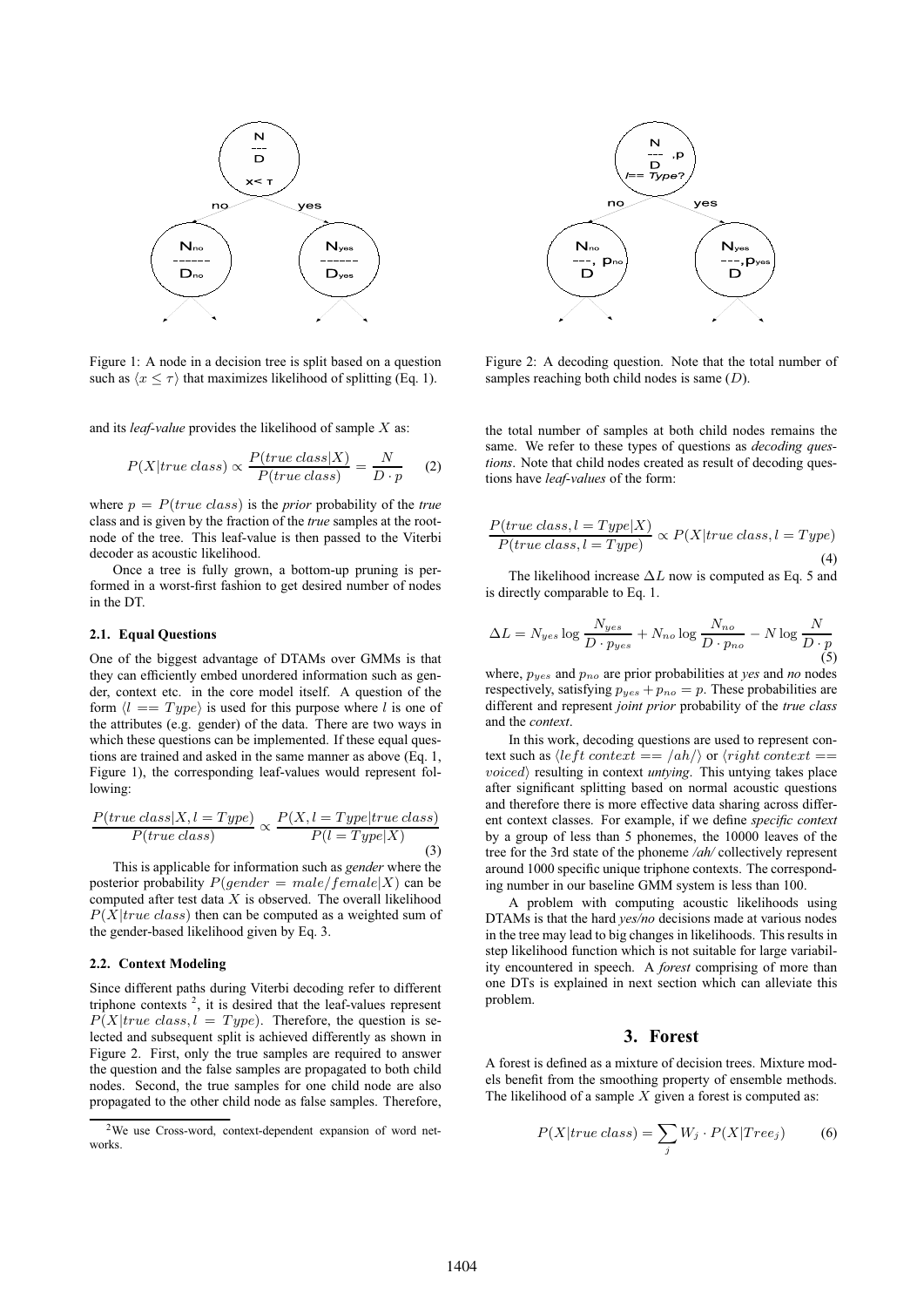where,  $P(X|Tree<sub>i</sub>)$  is provided by one of the *leaf-values* of the  $j^{th}$  tree in the forest and  $W_j$  is the corresponding weight. A number of different ways in which a forest can be realized are presented in following subsections.

#### **3.1. Acoustic Partitioning**

In this case a partitioning of acoustic space is achieved using one single DT and then a number of DTs are created for each partition as explained in [3]. This technique has the advantage that the model size does not increase with number of DTs as is the case with ensemble methods such as bagging [6]. The training is formulated in such a way that the weights  $W_i$  represent the *prior* probability  $P(Tree_j|true \; class)$ . In subsequent *expectation maximization* EM [6] iterations, the mixture weights  $W_i$  and the leaf-values are re-estimated.

#### **3.2. Speaker Clustering**

A statistical speaker clustering (such as [7]) is used to create a number of clusters and a different tree is trained for each cluster. Specifically, 4 clusters (2 for each gender) are used in this work. Training data from only one specific cluster is used to train a tree.

This formulation results in the weights  $W_j$  representing posterior probability of  $j^{th}$  cluster  $(P(cluster_j|X))$ . These probabilities are computed separately at the time of decoding using clusters models obtained as a result of speaker clustering.

#### **3.3. Multiple Representations**

A forest can also consist of trees constructed from different data representations. In this work, we have explored Mel cepstrum modulation spectrum (MCMS) [8] features together with MFCC features in the context of a forest. The motivation for using MCMS features is that they emphasize different cepstral modulation frequencies as opposed to first and second order derivative features which only emphasize modulation frequencies around 15Hz. The weights of these components can be learnt at the time of training using EM algorithm.

Another approach explored in this work is to use both representations together in single DT. Although, this approach brings improvement in recognition accuracy without increasing model size, the improvement is not as good as with the forest method as shown in Section 4. Another point to note is that this concatenated representation may not work for GMMs due to correlation and increased dimensionality as shown in [3]. This is another advantage of DTAMs that they do not impose any restriction on the distribution of feature vectors.

# **4. Experiments and Results**

Various configurations of training DTAMs and computing acoustic likelihoods at the time of decoding are evaluated on the 5k ARPA wall-street-journal (WSJ) task. Specifically, we have used SI-84 training material from WSJ0 corpus. There are a little over 7000 utterances in this training database from 84 different speakers. For testing, we have used non-verbalized 5k closed test-set used in the November 1992 ARPA WSJ evaluation. There are 330 utterances from 8 different speakers in this test database.

### **4.1. Baseline Setup**

A baseline system was setup as explained in [2]. An HMM based speech recognizer with GMM state PDFs was created us-

ing HTK [9]. The states of the HMM correspond to cross-word triphones. All triphones have 3 state emitting states and a strict left-to-right topology. A separate decision tree is constructed for each state of each base class with the goal of grouping triphone states into a number of equivalence classes. As a result of clustering, there are around 12000 physical HMMs and 2753 distinct state PDFs.

MFCCs and their first and second derivatives for the 39 dimensional vector representation of speech signal every 10ms. A bi-gram language model was used for decoding.

### **4.2. DTAM Setup**

Most of the system components like dictionary, language model, HMM topology, MFCC representation etc. have been kept exactly the same as the baseline.

The decoding also runs exactly the same as baseline except that the observation likelihoods  $P(X|state)$  are computed using DTAMs instead of GMMs. Note that although proposed system is context-dependent, there are only as many DTs as there are *monophone* states. Each DT, in turn, can provide context-dependent acoustic likelihood depending on the answers to context questions. The context information is derived at the time of decoding.

#### **4.3. Memory and Computational Requirements**

In GMM system, 2753 state PDFs are associated with 8 component (16 for silence) GMM densities and each component is characterized by a mean vector and a diagonal covariance matrix. This means that there are 1.74M parameters in the GMM system.

The number of parameters in DTAM systems is determined by the total number of nodes in DTAMs. These parameters are a) question thresholds and b) leaf-values at leaf nodes. No pruning was applied since the model size without any pruning was already much smaller compared to GMM system.

It should also be noted that for DTAMs, the computational complexity of likelihood computation is only logarithmic. Therefore, as long as the number of active nodes during decoding is kept comparable to the GMM system, DTAMs prove to be much faster compared to GMMs. Similar observation was made in [4] where number of vector operations required for DTAMs was only 1/16 of that of GMMs for similar accuracy.

Performance in terms of percentage recognition accuracy for various DT configurations and corresponding model-size are presented in Table 1. Following can be observed from these results:

#### **4.4. Discussions**

- 1. As expected, context information helps DTAMs (Row 1 and 2) systems the most. The difference in number of parameters between Monophone and Triphone system shows that nearly one-third of the questions are context questions.
- 2. Context-dependent DTAMs are highly compact compared to GMMs (Rows 2 and 10). Unlike the *statetying* mechanism in GMM setup, contexts in DTAMs are *untied* only after significant acoustic splitting has taken place (generally depths 4 and lower). This results in effective data-sharing across various context classes.
- 3. Using *mean* of the data as threshold achieves similar performance to that of an exhaustive search (Rows 2 and 3)